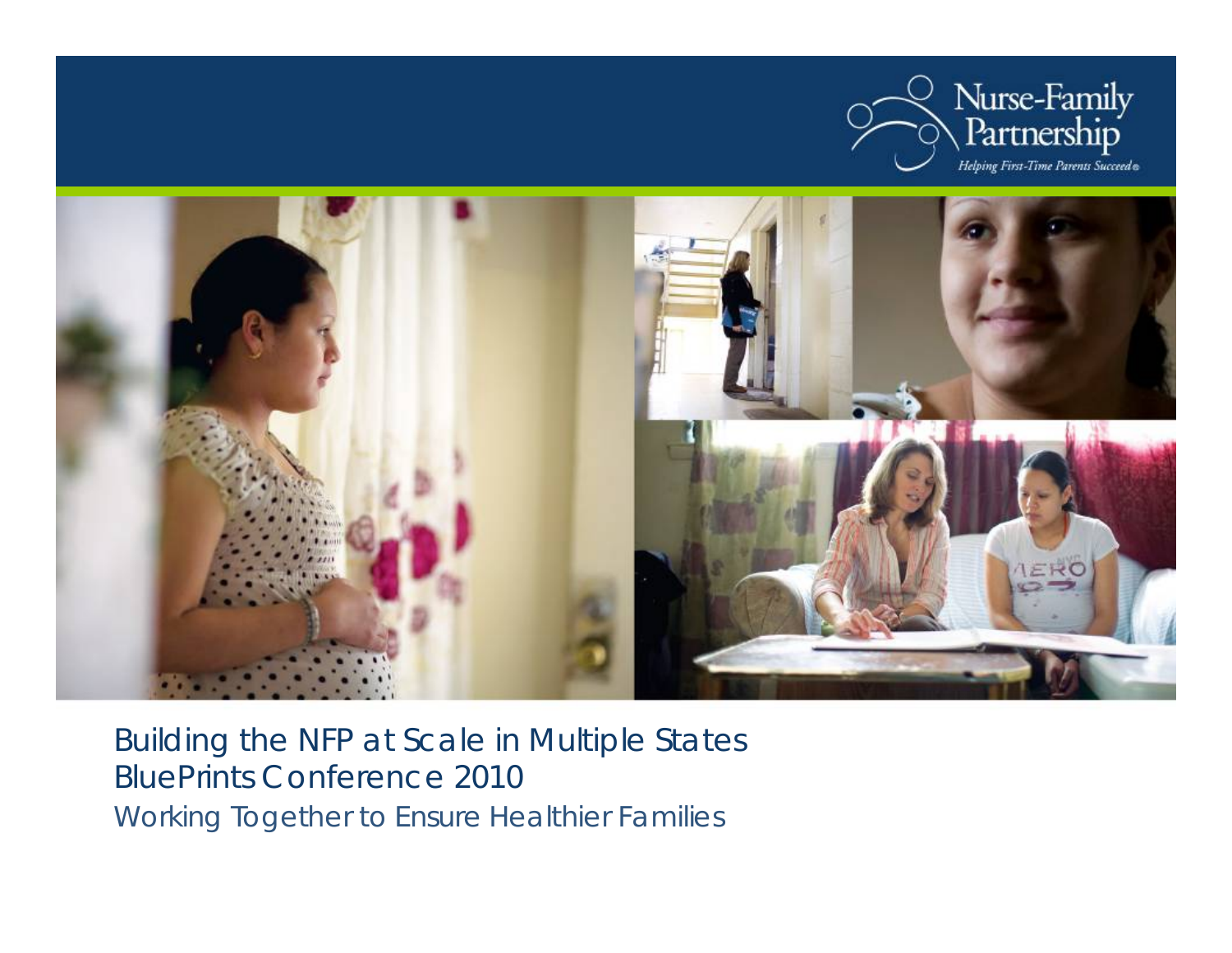

# **Nurse-Family Partnership is…**

- An evidence-based, community health program
- Transforming lives of vulnerable first-time mothers living in poverty
- Improving prenatal care, quality of parenting and life prospects for mothers by partnering them with a registered nurse

### Every dollar invested in Nurse-Family Partnership can yield **more than five dollars in return**.

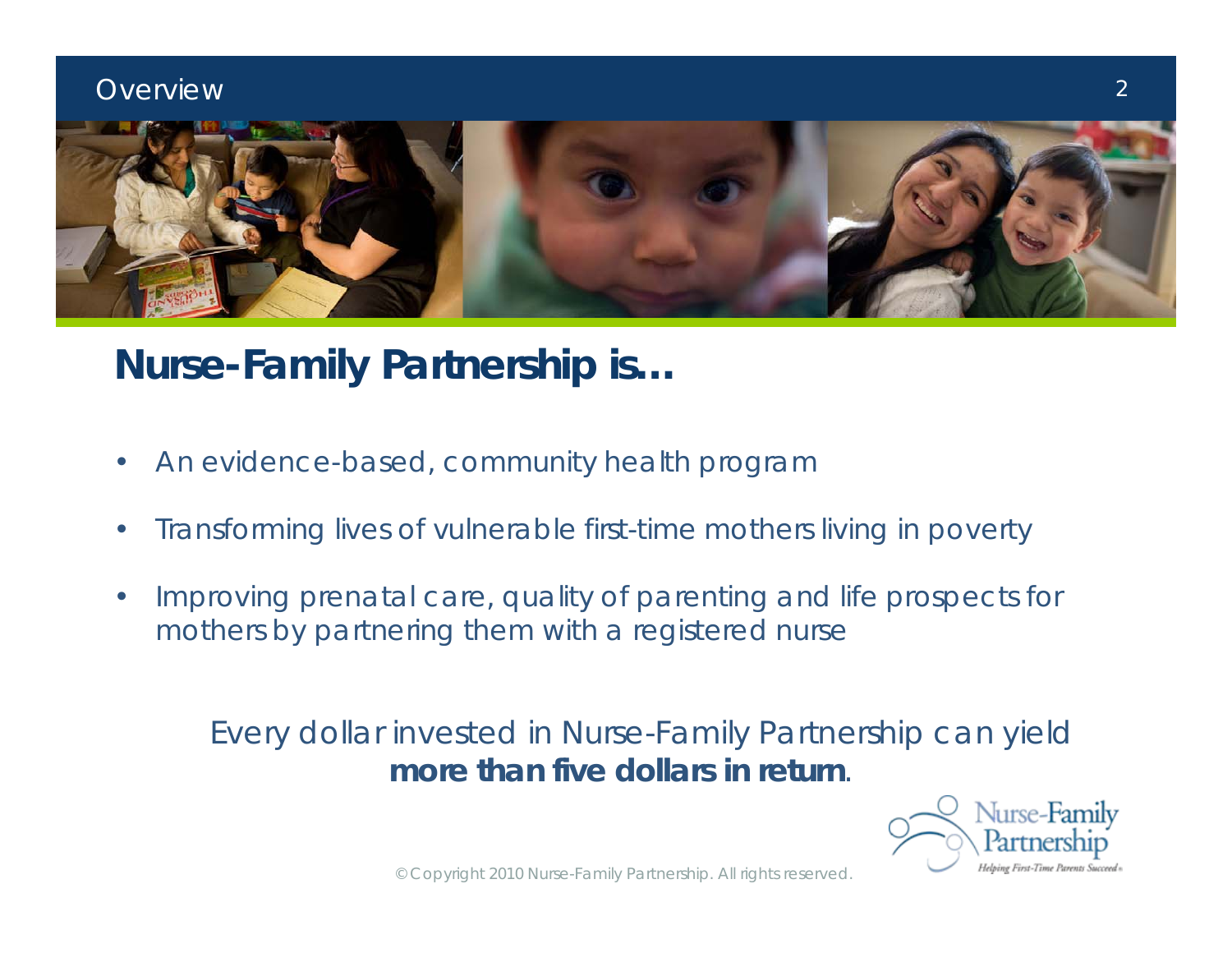

# **Program Goals**

- •Improve pregnancy outcomes
- •Improve child health and development
- •Improve parents' economic selfsufficiency

# **Key Program Components Why Nurses?**

- First-time, at-risk mothers
- Registered nurses
- Intensive services (intensity, duration)
- Focus on behavior
- Program fidelity (Clinical Information System)

- Knowledge, judgment and skills
- High level of trust, low stigma
- Credibility and perceived authority
- Nursing theory and practice at core of original model

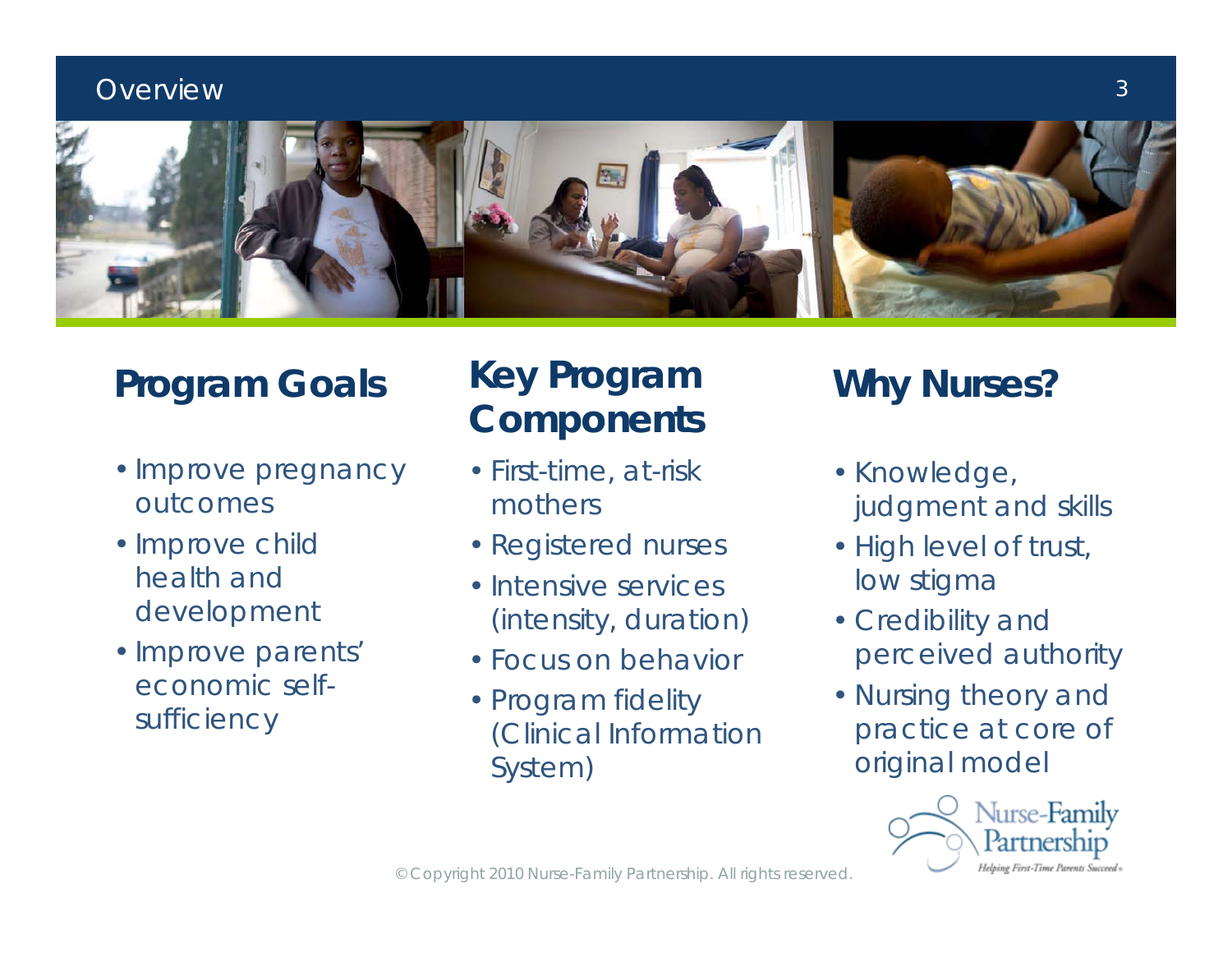#### Where we work



### **Nurse-Family Partnership is a growing, national program**



© Copyright 2010 Nurse-Family Partnership. All rights reserved.

Helping First-Time Parents Succeed .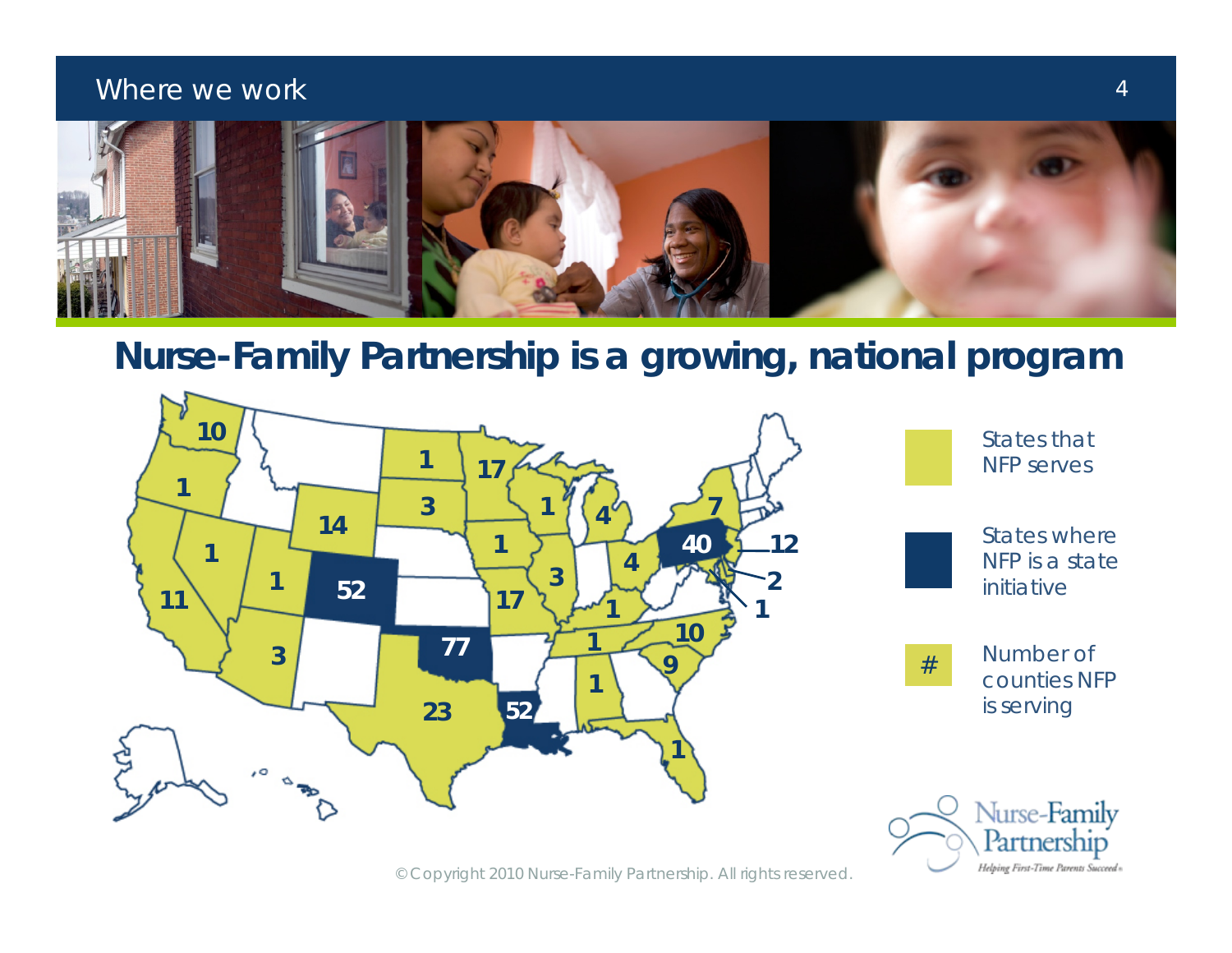### **Even State Level Work is Ultimately Community by Community**

- •Each NFP Implementing Agency (IA) is responsible for their own funding
- •Most IA's are county health departments (some hospitals and CBOs)
- •Our goal is a state partner of some kind and one common funding steam
	- It is very slow (although possible) to scale a state without a common stream or a partner
- •Additional funding streams are still needed
- •Varied sources for all funding
	- Medicaid, TANF/Public Welfare, Title V/Maternal and Child Health Initiatives, Child Abuse Prevention Juvenile Justice/Delinquency Prevention, Substance Abuse and Mental Health, Tobacco Settlement, United Way, State, City and County General Funds, Private Philanthropy, School Readiness

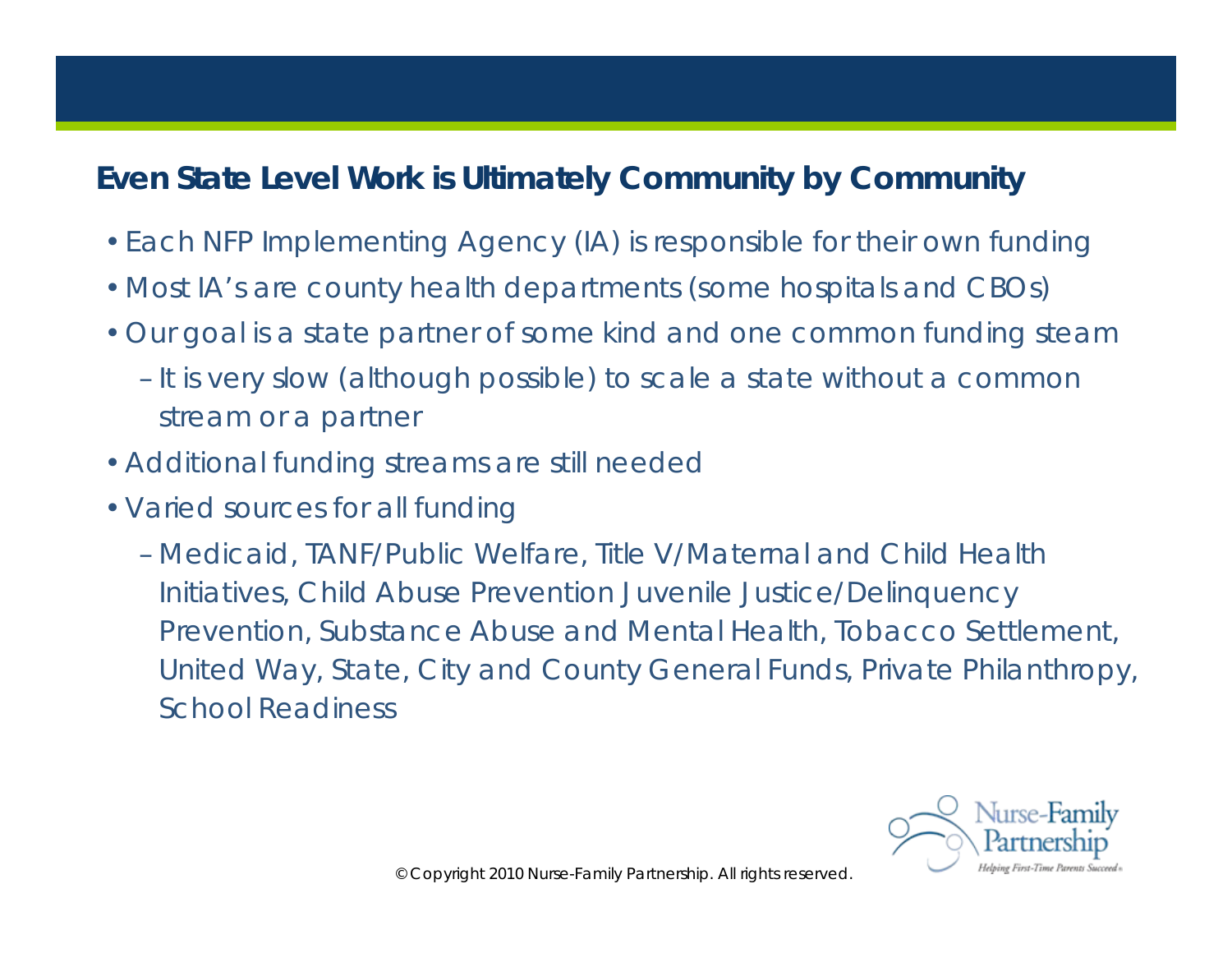#### What do we mean by scale ?



### **Scale is a** *very* **relative term**

- One 8 Nurse Home Visitor team serves up to 200 families (25 ea)
- Ideally start substantially and grow
	- one or two teams (in the largest cities) and building to 10 or more
	- Put teams in many counties across a state and build out each one to capacity based on population
		- reach 50% of eligible pop is penetration for us right now
		- Remember- Enrolling in NFP is only available to a woman for a few weeks of her entire life
- We have achieved this kind of scale in a few cities and some states
- Hundreds of families in a state is an accomplishment
- Thousands per state would get community wide change and maybe even population based change

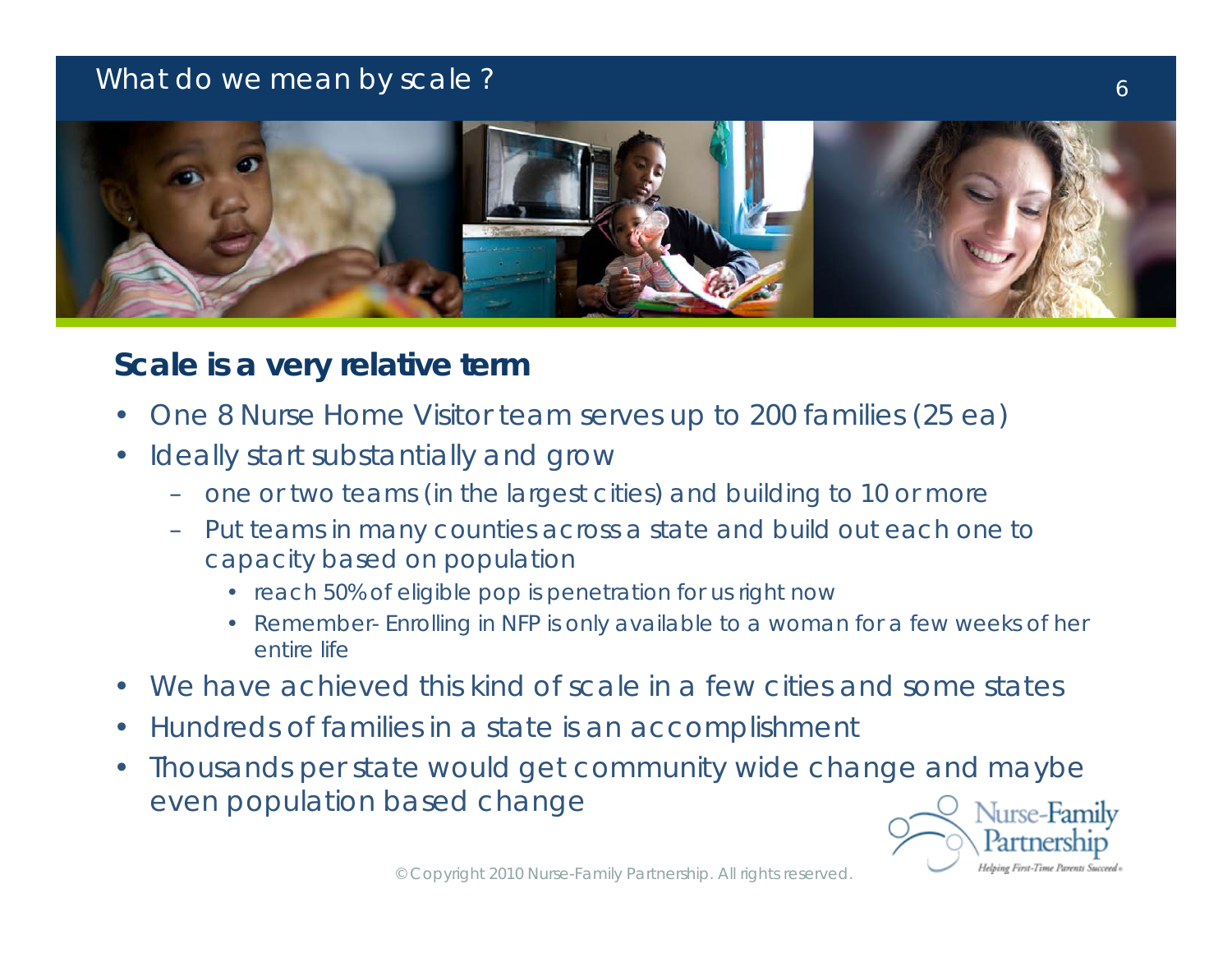

# **With Regard to scale, in all its facets, we are moving** *From*

# **"Let it Happen"**

*Through*

# **"Help it Happen"**

*Aiming now for*

**"Make it Happen"**



7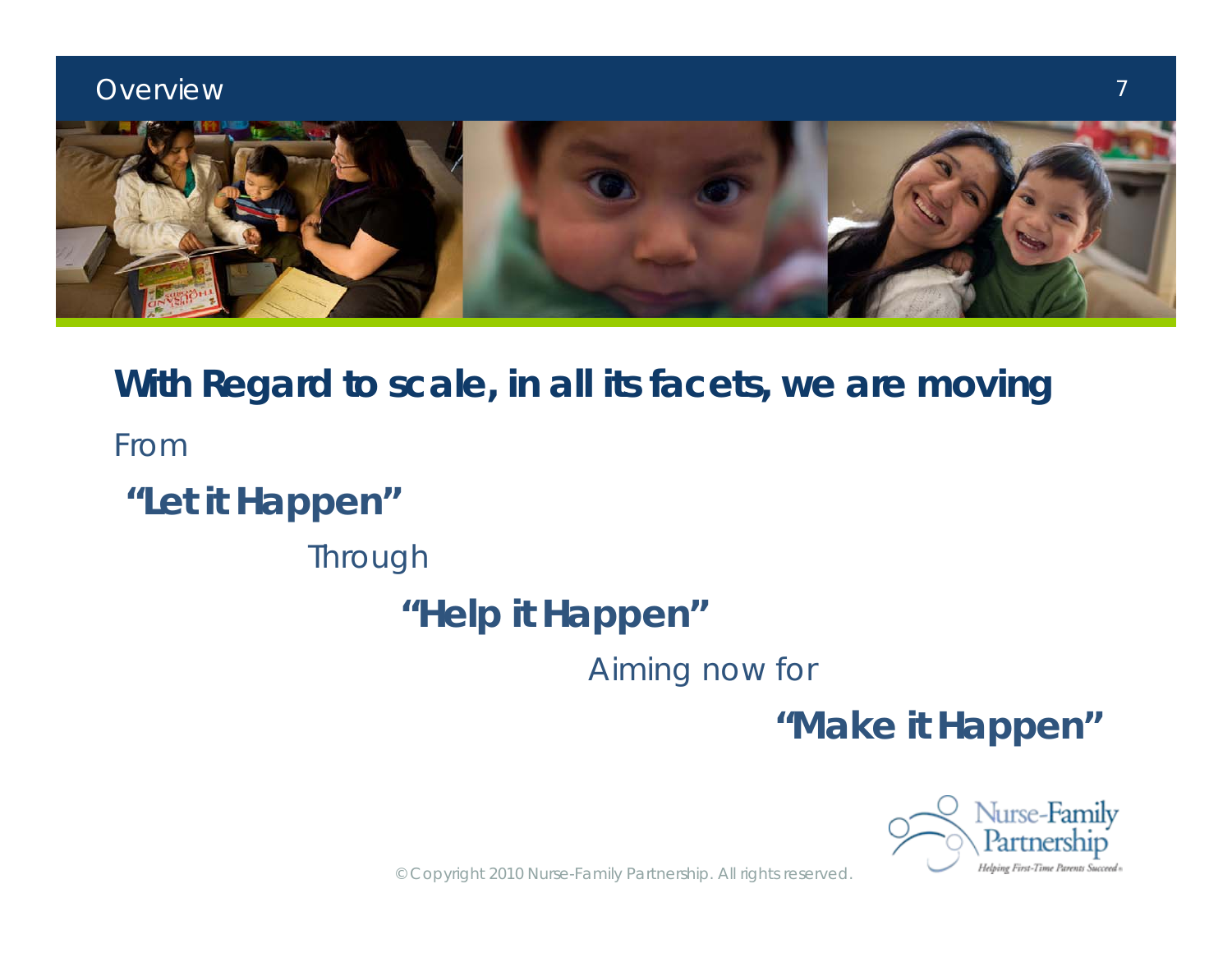#### Basic Functions in place first if possible



# **Infrastructure prior to scale up:**

• Prefer to install **basic functions**

Advocacy and Community

Administration and Management

Clinical Expertise and Oversight

### Prior to scaling

a substantial dependency:

availability of potential partners + degree of local groundswell

groundswell and partners = grow w/out infrastructure (WA and CA)

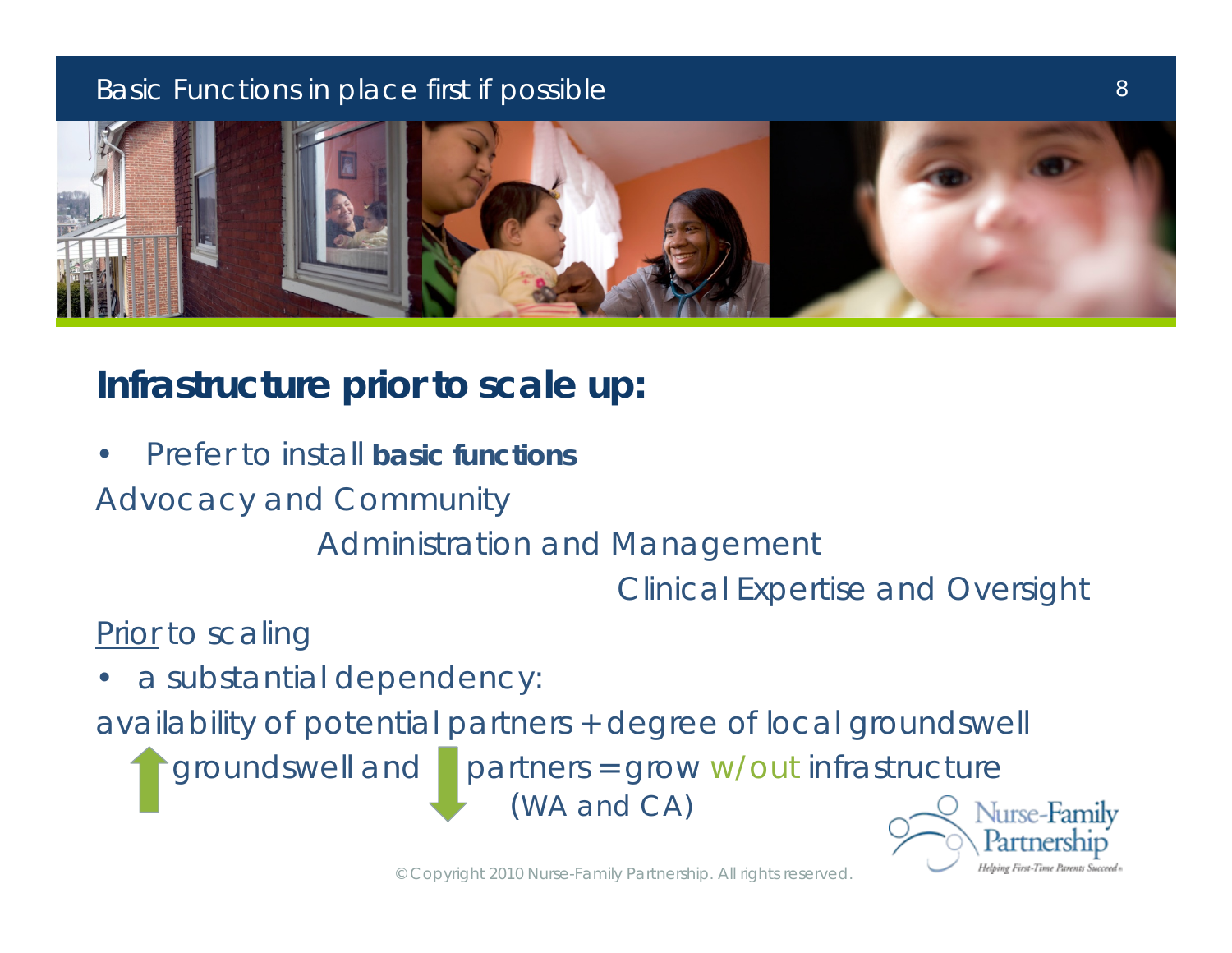# **Contrasting Examples of "Helping it Happen"**

#### **Texas**

- Landscape:
	- Heavy Private/non-profit advocacy
	- limited Public Health Infrastructure
	- Limited groundswell
- Result:
	- Legislation with FTE and placement
	- (Lightly) implementation informed RFP
	- Speed (good and bad)

#### **North Carolina**

- Landscape:
	- Heavy Philanthropic advocacy
	- Public Health Infrastructure
	- Moderate groundswell
- Result:
	- Strong local support in communities
	- Less Structured process (good and bad)
	- Incremental infrastructure

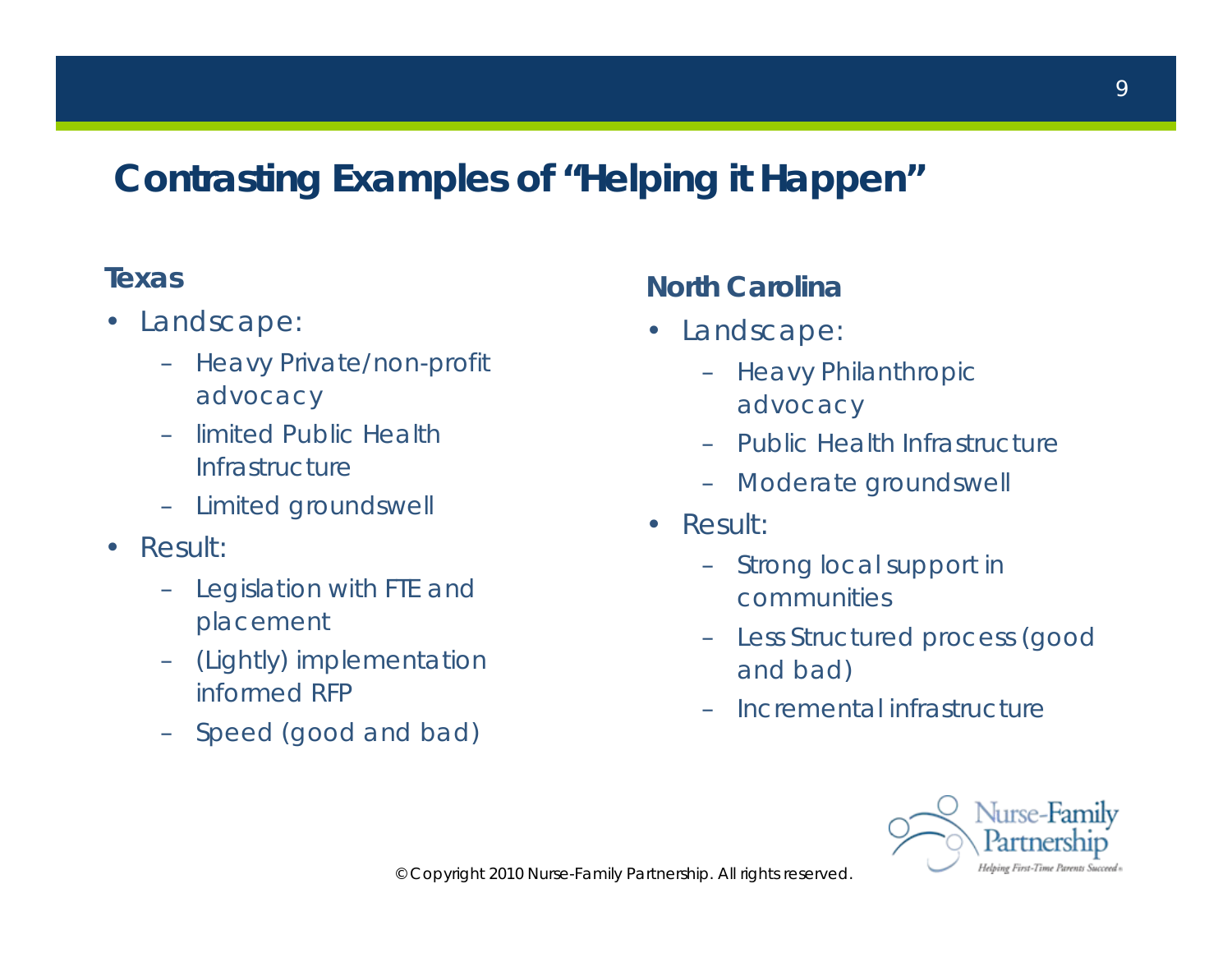

### **Texas**

- •Private sector advocacy starting in 2005 SB 156 was passed in 2007
- •Statutory authority places NFP in the Health and Human Services Commission
- •General Revenue and TANF funding for up to 2,000 families
- •Big Growth
	- 2006 half a team (4 NHV& 1Sup)
	- March 2010: 72 NHV and 11 Nurse Supervisors on HHS (plus the first team in Dallas from 2006)
- Funding for the 2010-11 biennium is \$17.8 million
	- the administrative infrastructure cost (HHSC) for TNFP is @ 2% of the total budget or \$200,000 of the yearly \$8.9 million.

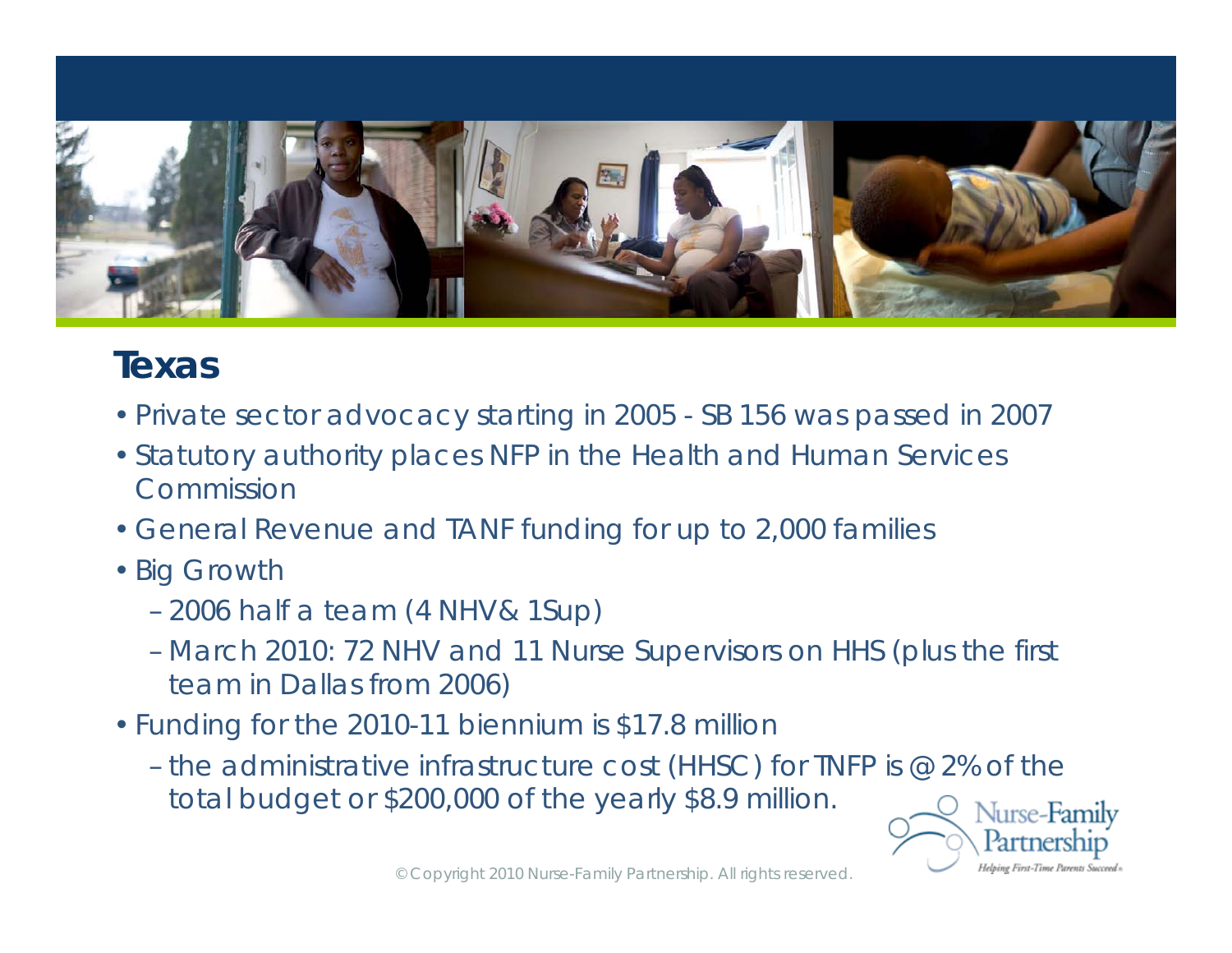# **North Carolina**

- 2000 Initial team in Greensboro constant advocacy efforts at state and national level for years
- 2005 The Duke Endowment and Prevent Child Abuse NC began conversations to coalesce support
- 2008 \$21M committed over seven years for 6 locations
	- 2 of the 6 sites are funded by the NC Division of Public Health and their funding is in perpetuity
- 2010 8 NFP locations serving almost 800 moms across 10 counties.
- Pew Center on the States recipient studying how can we get to 25% penetration in NC
- Heavy Philanthropy plus partners
	- The Duke Endowment; Kate B. Reynolds Charitable Trust; Blue Cross Blue Shield of NC Foundation; NC Division of Public Health; local health departments.
- Mecklenburg County developing plan for 25% penetration in the county – funding by Social Venture Partners
- Currently Administrative Infrastructure sits with PCA-NC and the funders support one .75 position to coordinate
	- Hopeful that funders will soon announce support for 1 additional FTE to Administrative Infrastructure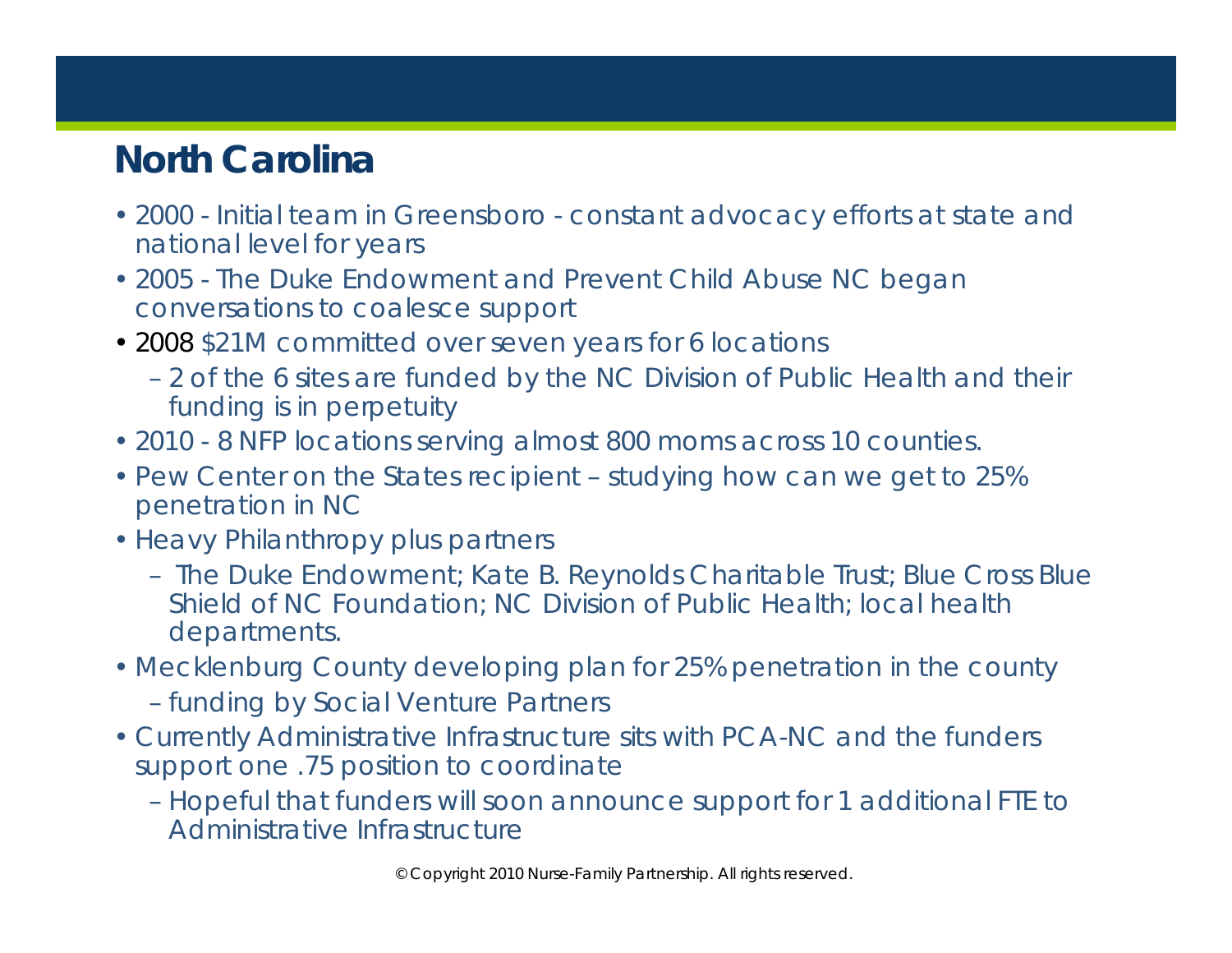

## **Lessons Learned and Mediating Risk**

- Arkansas single champion and inadequate local support
- Strong Champions and Statewide Funds can = local complacency
- Federal Funding Stream presents this risk as well
- Some aspects of quality appear to be community and agency based
- How do we understand and then assure key features

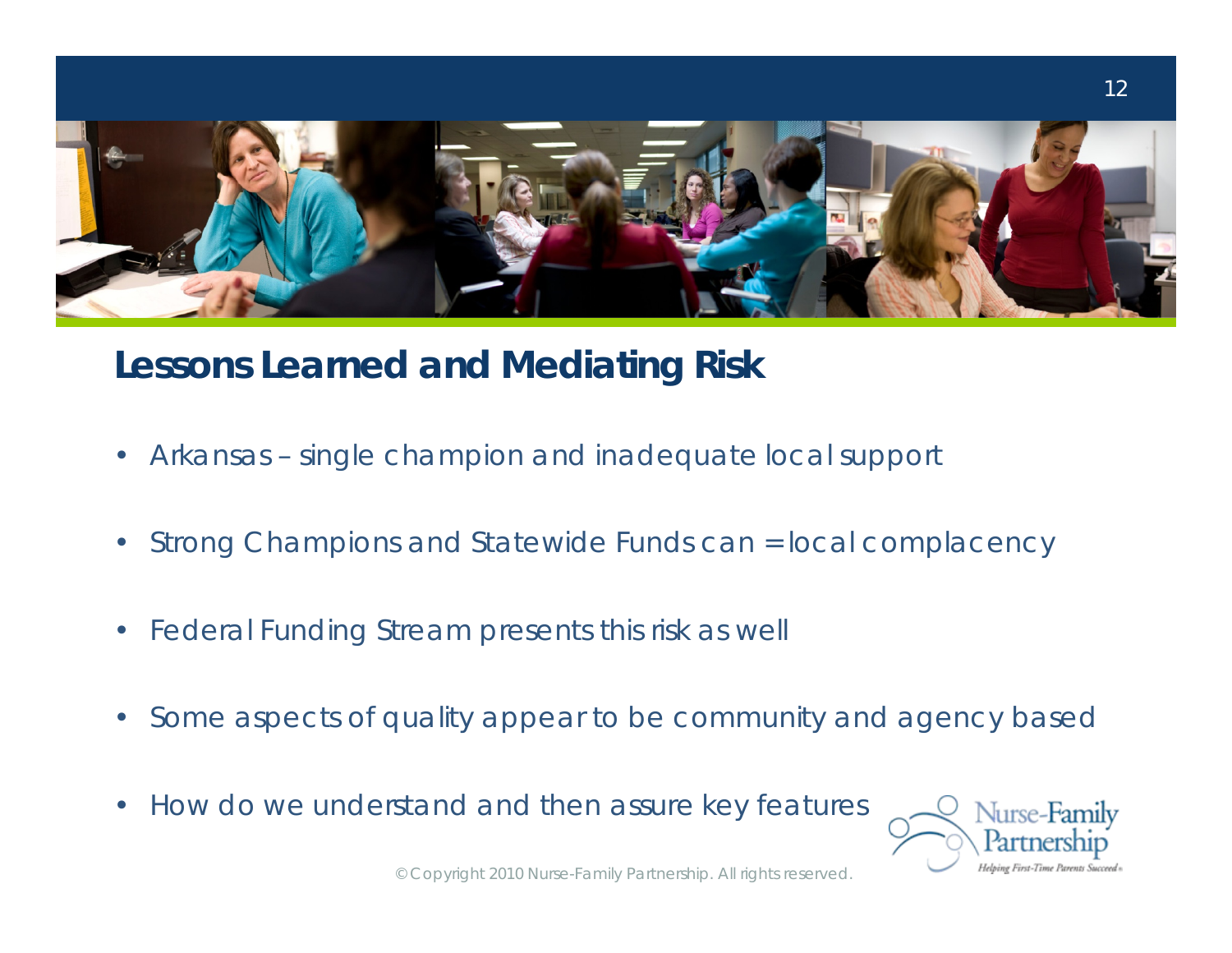

### **Scaling EBP is like cooking dinner for 50, instead of 5**

**You have to think of everything x10 But you can't just multiply everything x 10 Its too expensive and everything is either bland or too salty.**

**New, different approaches to everything from sourcing materials and support to cleaning up the mess** 

**have to be applied, tried, changed and tried again.**

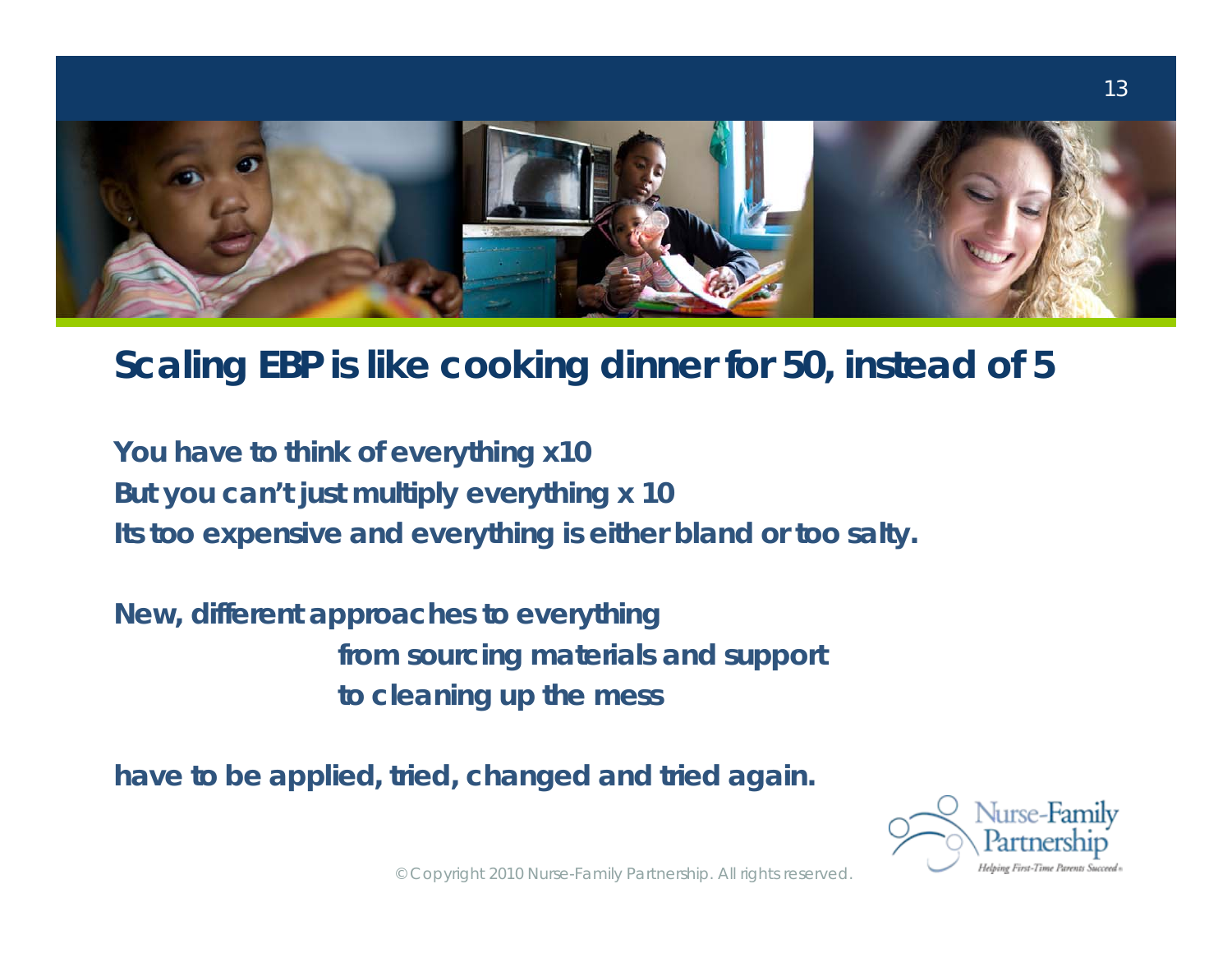"There is a magic window during pregnancy…it's a time when the desire to be a good mother and raise a healthy, happy child creates motivation to overcome incredible obstacles including poverty, instability or abuse with the help of a well-trained nurse."

David Olds, PhD, Founder, Nurse-Family Partnership